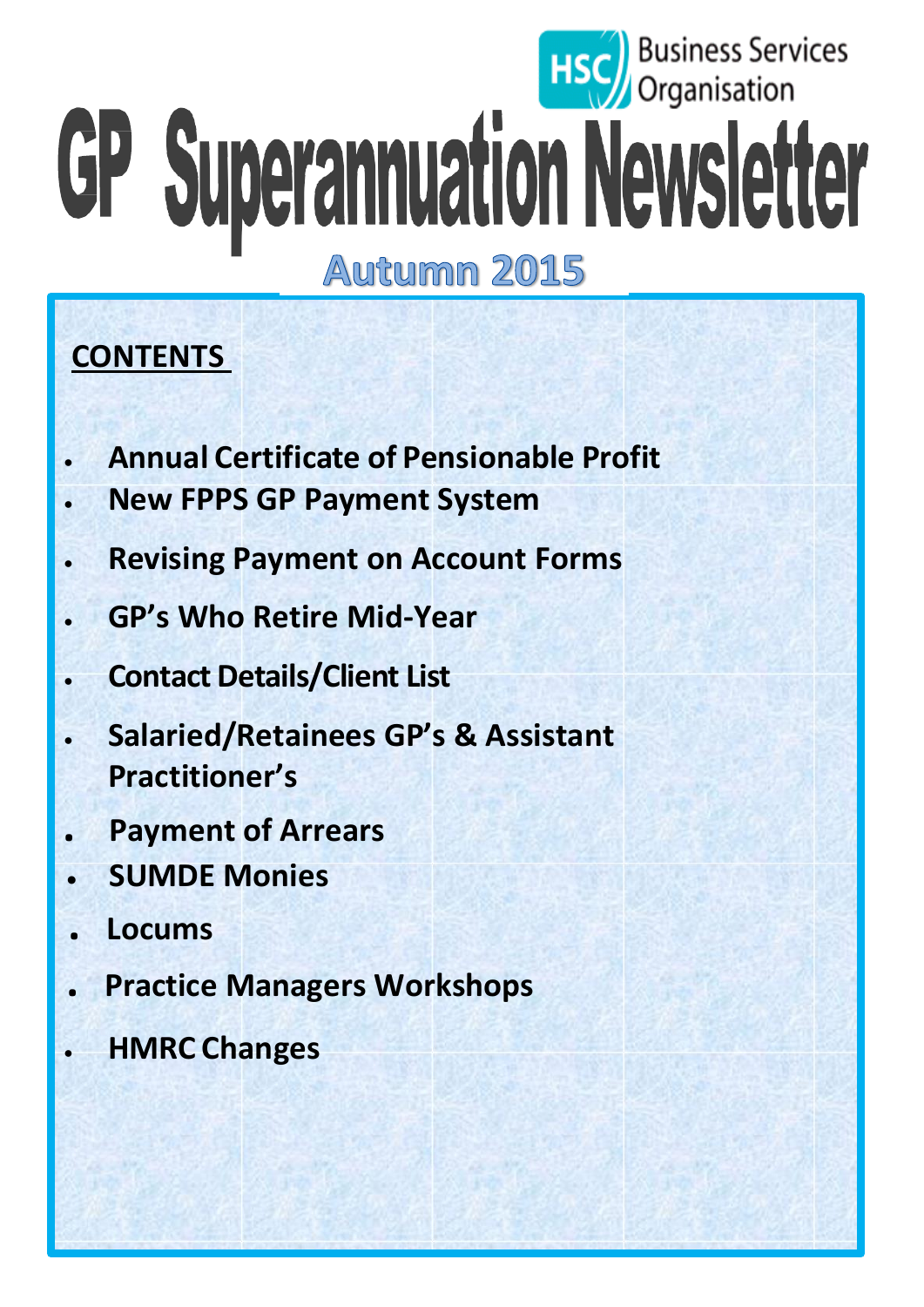#### **Annual Certificate of Pensionable Profit**

Annual Certificate of Pensionable Profit for 2014/15 is now available and thank you to those of you who have already submitted returns. As far as possible we will be producing the statements from the new FPPS.

You can send your certificates to:

[GPcertificates@hscni.net](mailto:GPcertificates@hscni.net)

Please see below the relevant Scheme Regulations governing the non-return of annual certificates.

*(2) In respect of each scheme year, a principal medical practitioner and a non-GP provider shall provide each relevant host Health and Social Services Board with a certificate of their superannuable earnings based on—*

*(a) the accounts drawn up in accordance with generally accepted accounting practice by the practice of which the member is a member; and*

*(b) the return that member has made to Her Majesty's Revenue and Customs in respect of their earnings for that year, no later than 1 month after the date on which that return was required to be submitted to Her Majesty's Revenue and Customs.*

**Under the scheme regulations, a GP who fails to submit all relevant documentation will have their pensionable profit for that year deemed to be zero. This will have a major effect on a member's pension and/or survivors benefits.**

#### **FPPS – NEW GP PAYMENT SYSTEM**

You will be aware that training for Practice Staff in the use of the new system has been organized at various venues across the province and hopefully you will have booked a place on one of the available sessions. When you receive your log in details you can start using the new system straight away. The team at Pensions have been submitting SR1s/SR2s/POAs and Annual Certificates on your behalf and producing Annual Statements for the GPS for 2013/14. When you submit an SR1/SR2/POA/Annual Certificate through the new system this will automatically filter into our workflow and we will process and send confirmation back to you as a notification.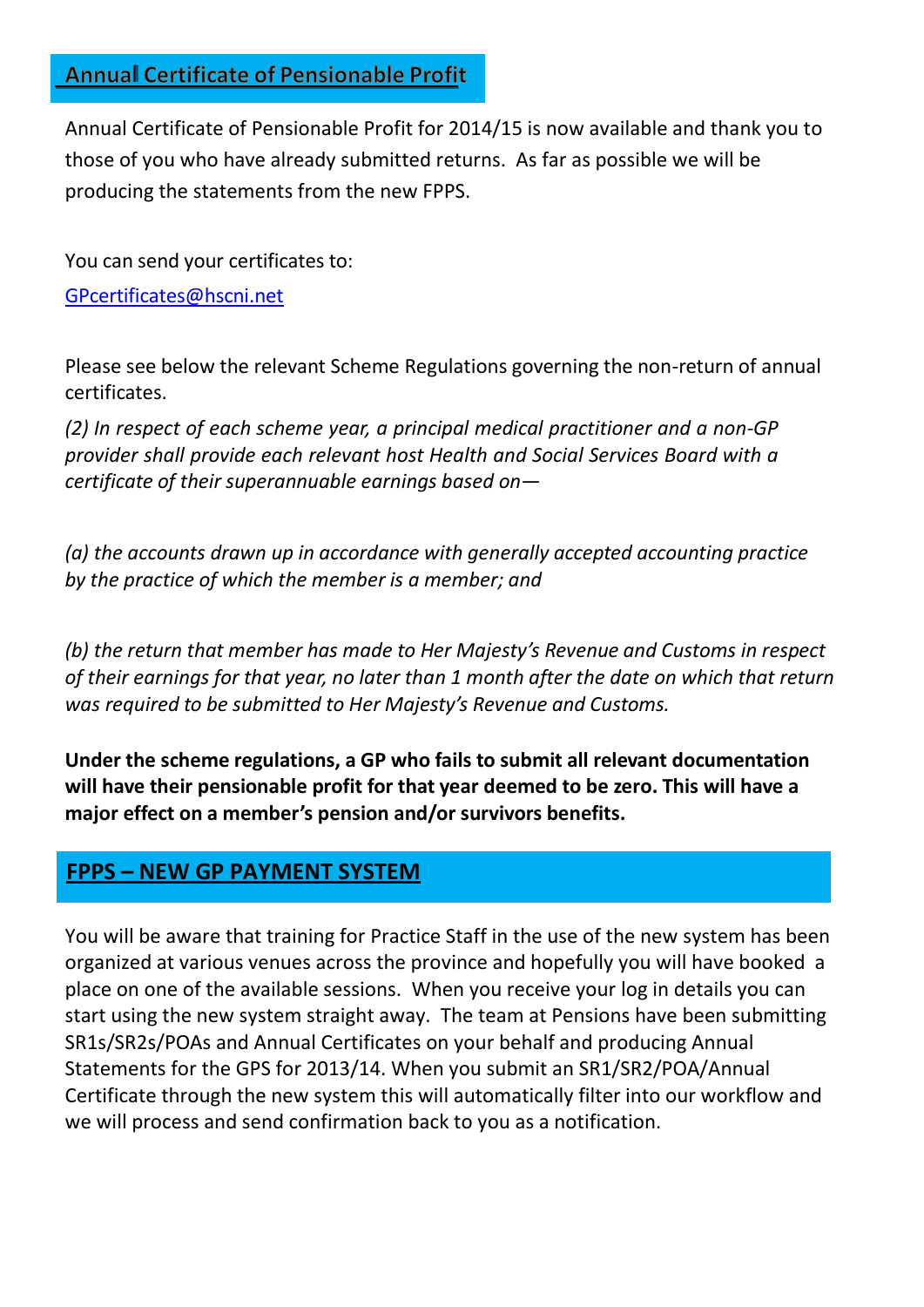#### **Revising Payment on Account Forms**

If for any reason you are not submitting your revised POA through the new system, the form; "Calculation of Estimated Monthly Practice Superannuation Payment on Account 2015-16" declaring the estimated pensionable income for year 2015-16, can be found by clicking on the link below or alternatively on the HSC Pension Scheme website under the heading GP Forms. If a new GP joins, or a current partner leaves the practice, or you think you have under/overestimated the GP's potential earnings, the Payment on Account can be revised during the year to take into account any changes.

#### *Please note the changes to bandings for the contribution tiers. Employers Contribution Rate for 2015/16 is now 16.3%.*

<http://www.hscpensions.hscni.net/employers/practitioners/>

#### **New GPs Joining in Year**

Please make sure you are contacting [Patricia.Craig@hscni.net](mailto:Patricia.Craig@hscni.net) if you have a new GP Partner joining the Practice. Patricia will send the SS14 to the GP and colleagues at GP Payments, Franklin Street will ensure that the GP has been set up correctly on FPPS GP Payment system. A revised POA should be submitted.

#### **GP 's Who Retire Mid -Year**

If a GP takes 24 hour retirement and returns to work as a partner in a practice, HSC Pension Service requires two Annual Certificates of Pensionable Profit, one to cover the period up to the date of retirement and another covering the full year. The second certificate is required for the calculation of seniority. **Failure to supply both certificates** will result in seniority payments being stopped from the date of retirement.

#### **Contact Details/Client List**

Can we ask that you update the correspondence details as attached to ensure we are communicating with the correct end users.

We have found it much more productive to deal directly with accountants in relation to GP superannuation issues and therefore request that all accountants details are recorded.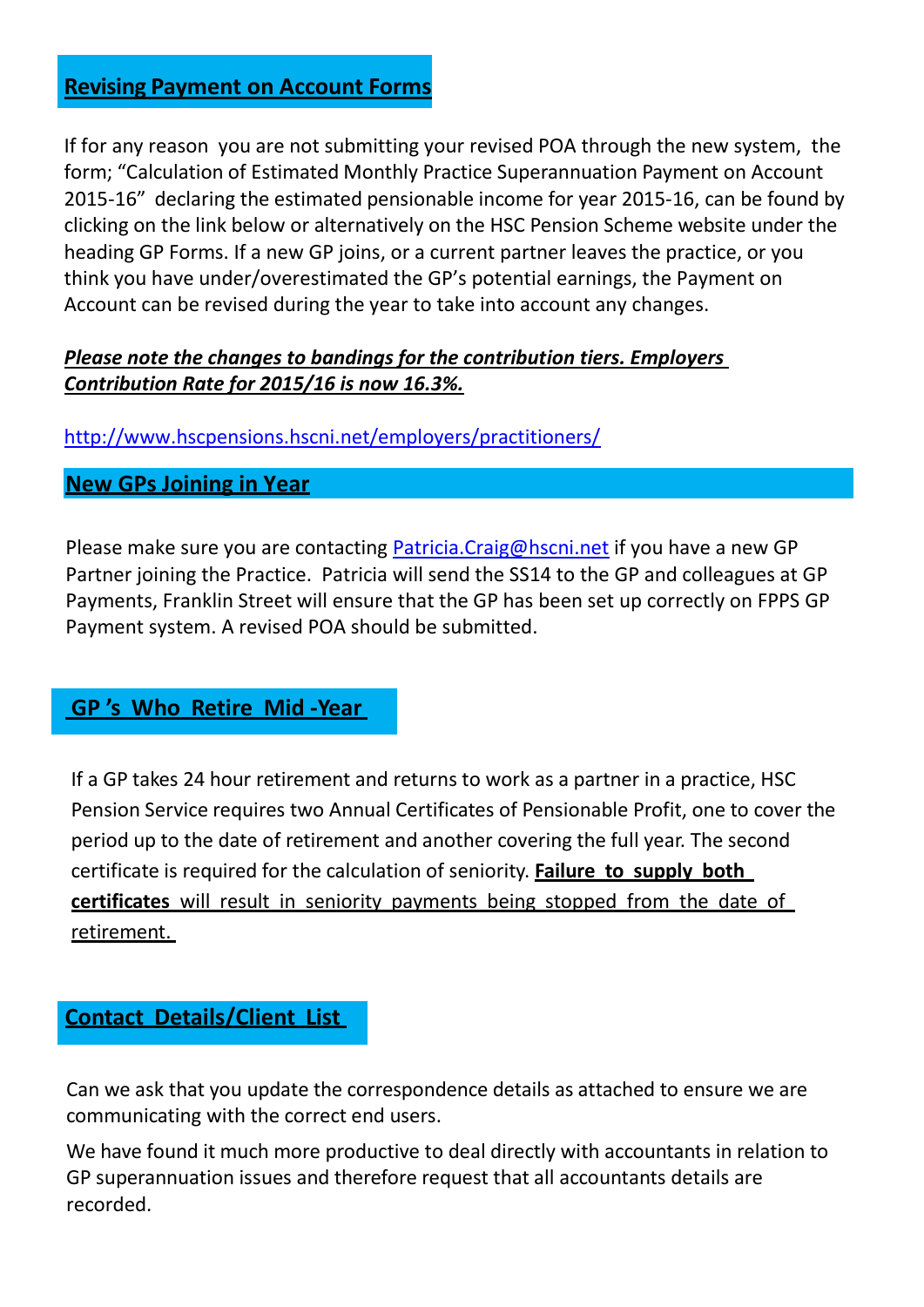Please complete [CORRESPONDENCE DETAILS.docx](file:///C:/Users/clogu009/AppData/Local/Microsoft/Windows/Temporary%20Internet%20Files/Content.Outlook/AZDZBGBE/CORRESPONDENCE%20DETAILS.docx) as appropriate and return to [GPCertificates@hscni.net](mailto:GPCertificates@hscni.net)

#### **Salaried/Retainee GPs & Assistant Practitioners**

Each Practice that employs a Salaried/Retainee GP or Assistant Practitioner must complete an SR1. Please ensure that you are communicating with [Patricia.Craig@hscni.net](mailto:Patricia.Craig@hscni.net) if you have any GPs starting or leaving your Practice.

The purpose of this form is to estimate the earnings for each Salaried/Retainee GP or Assistant Practitioner in order to determine the level of contributions due monthly.

The SR2 form which confirms the actual salary earned for each Salaried/Retainee GP or Assistant Practitioner in the year 2015/16 is available on our website and should be submitted throughout the year if GP leaves, or at year end, so that we can finalise the pensionable earnings figures for the GP and update pension records.

The purpose of the SR2 is to ensure that the correct contributions have been made, any underpayment/overpayment will be adjusted and the member's record will be updated accordingly with the remuneration listed on the form.

#### **Payment of Arrears**

Any GP's who are considering paying arrears of contributions by cheque, should ensure the cheque is made payable to **BSO,** and sent with a covering letter outlining the relevant period of arrears i.e. Arrears of contributions for year 2013/14 and 2014/15 to:

GP Payment Section HSC Pension Service Waterside House 75 Duke Street Londonderry BT47 6FP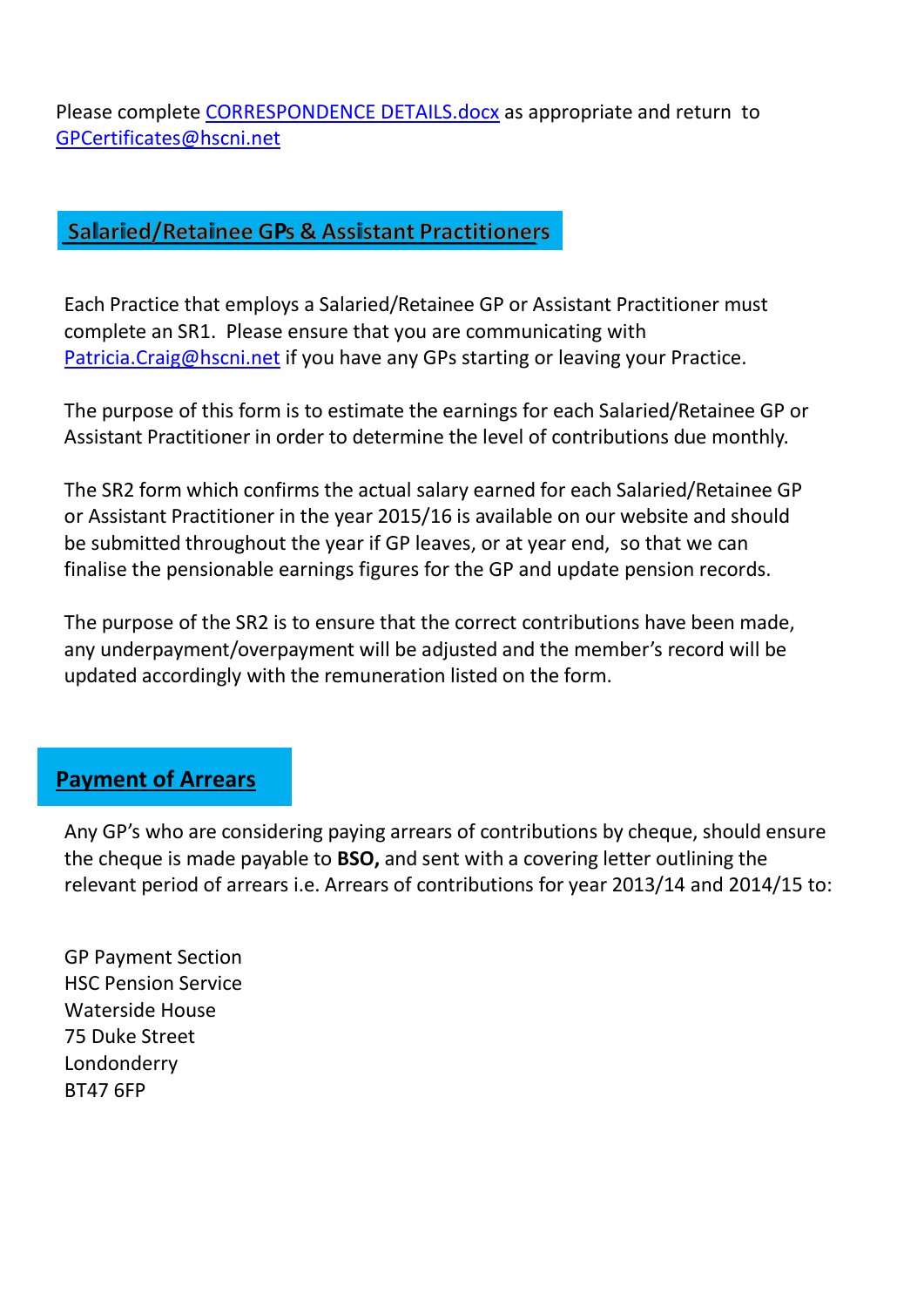## **SUMDE Monies**

We have been asked to clarify if SUMDE monies are superannuable.

SUMDE (Supplement for Undergraduate Medical and Dental Education) is funding paid by the Department of Health Social Services & Public Safety (DHSSPS) to Trusts, General Medical Practitioners (GMPs) and General Dental Practitioners (GDPs) practices in Northern Ireland in recognition of the additional costs associated with teaching medical and dental students during the five years of the undergraduate curriculum and **not a payment for teaching.**

This income can be included in the annual certificates, however, it would be up to the practice, in collaboration with their accountants, to determine the split of income, and any expenditure which might have been incurred, properly apportioned to each GP with the Practice.

## **LOCUMS**

As a result of changes following the implementation of the new GP Payment system, the Locum function is transferring to HSC Pensions at Waterside House.

From 01.12.2015 Locums should forward SS14 form to : GP Payments Section, **BSO** 2 Franklin Street Belfast BT2 8DQ

From 01.12.2015 Locums should forward Locum A & B forms to : Locum Administration GP Payment Section HSC Pension Service Waterside House Londonderry BT47 6FP

A reminder to GP Practices. You should know at the outset when you are filling a vacancy, what capacity that vacancy is for, i.e - if it is to cover a short term gap or ad hoc work or the vacancy is for less than 6 months then you should treat this as Locum work. Practices have a responsibility to ensure that public funds are appropriately administered and as such, should determine at the outset if it is a Locum or Assistant Practitioner. If Locum work does extend beyond the 6 months then the Practice should change the status from Locum and send through a revised SR1 to cover any period beyond the 6 months. We will continue to work with our colleagues at HSCB to identify any Locums working in Locum capacity beyond the 6 months.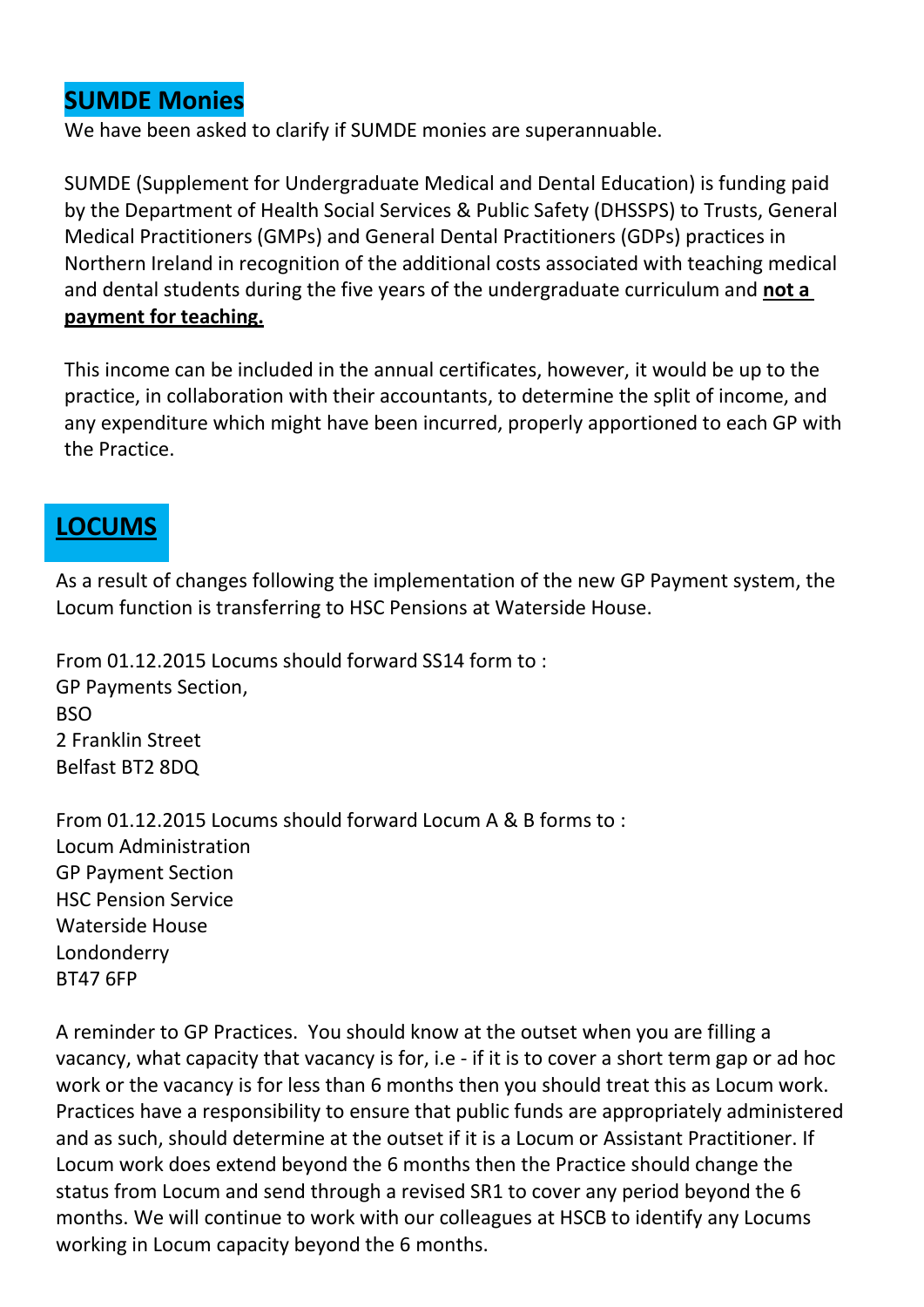#### **Practice Managers Workshops**

In 2014 HSC Pension Service has implemented a number of Pensions Workshops to help GP Practice Managers understand the relevant forms, paperwork etc. that needs to be completed for pensions administration with some very positive feedback from the participants. The E-learning for the new FPPS will cover most of the superannuation administration. If you need assistance to complete monthly/employee returns then we would encourage Practice Managers to liaise with their Local Integrated Care Teams within HSCB so that we can accommodate your requests for further workshops or training.

## **HMRC Changes**

#### **The standard Lifetime Allowance (LTA) has reduced to £1.25m from 6 April 2014**

This is a reminder that the standard LTA has reduced from £1.5m to £1.25m from 6 April 2014.

This means a standard LTA of £1.25m will apply to members who become entitled to receive (crystallise) their HSC benefits when they:

- retire on or after 6 April 2014 and the date their benefits are authorized is before this date.
- retire before 6 April 2014 and the date their benefits are authorized is on or after 6 April 2014.

For all scheme members the percentage of LTA used will be based on £1.25m unless they hold fixed protection. In addition, for higher earning scheme members any LTA charge that may apply to their HSC benefits will also be based on the reduced LTA unless they hold a valid protection certificate from HMRC. Any delay in claiming benefits may therefore result in:

- $\bullet$  a bigger percentage of the LTA being used up  $-$  LTA charges may then apply if there is a later benefit crystallization because there is insufficient LTA remaining
- high earning scheme members may become subject to LTA charges or see those charges increase.

It is important to note that HSC Pension Service has no discretion on the date HSC benefits crystallize and the calculation of the LTA used.